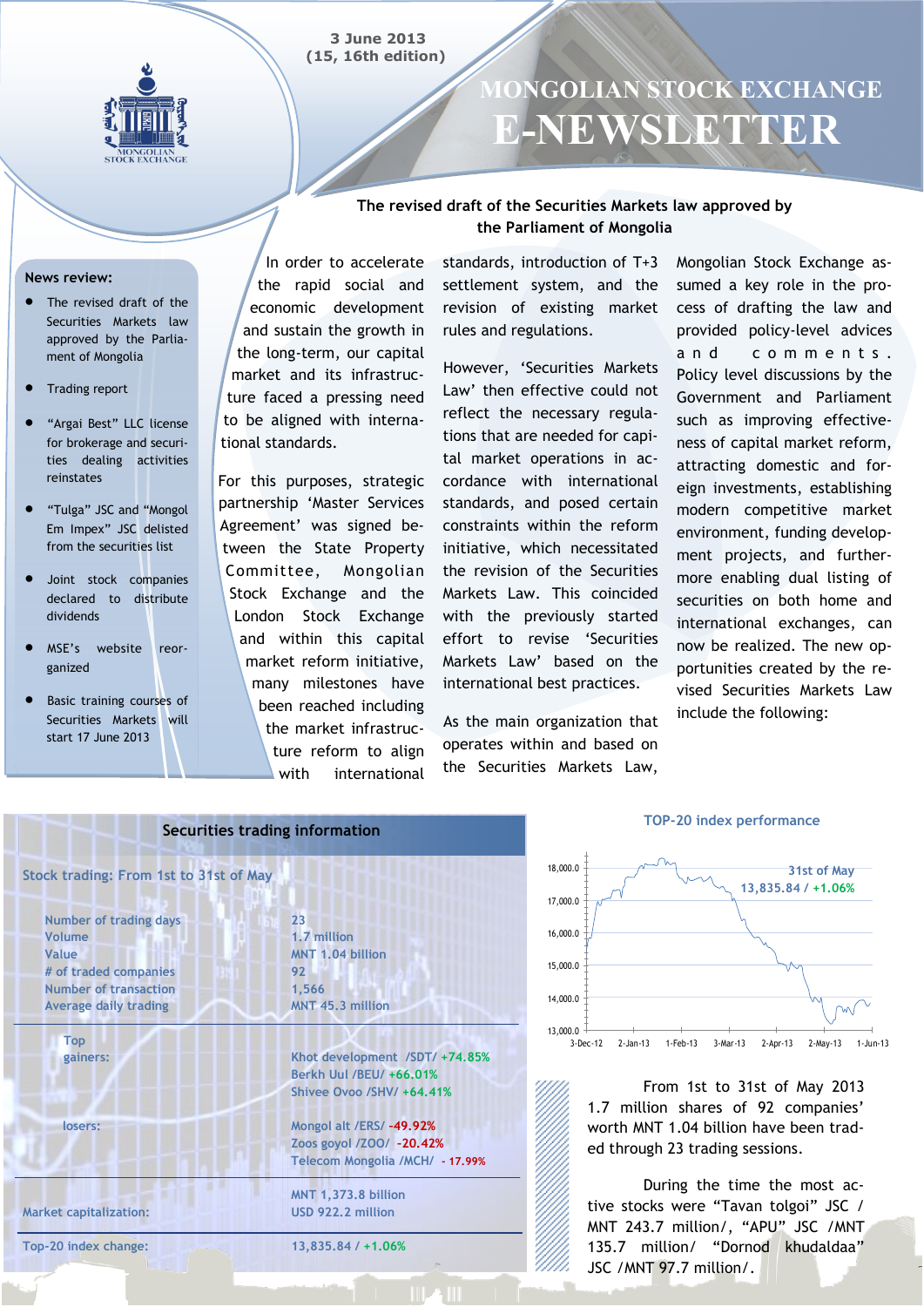**3 June 2013 (15, 16th edition)**



# **MONGOLIAN STOCK EXCHANGE E-NEWSLETTER**

Provision for 'dual listing' of companies that have operations in ble and fast procedure for public cepted, domestic companies could Mongolia and listed abroad, on the and private placements of securities only be listed abroad by establishing domestic exchange, will enhance in line with international standards a foreign entity abroad, but now the local market liquidity and provide an and clearly establishes the responsi- Law opens up the opportunities. opportunity for the public to hold bilities of listed companies and inand gain from the securities of such cludes regulations on operational ria of issue and public offer of secucompanies. Detailed provisions for transparency and implementation of rities, information to be included in dual listing with international ex-good corporate governance practic-the prospectus, and includes clauses changes will encourage local compa-es. nies to issue securities and depository receipts on international market.

ance of depository receipts based on visions for such payment system. associated disclosure duty of related underlying securities and other de-Within the capital market reform participant and competent persons, rivative products will diversify the initiative, the shift from prefunded hence creating a transparent envicurrent products on the market system to post payment system was ronment with open, accurate and whilst offering various options to the completed in 2012. Post payment equal information for all market parinvestors and helping to expand the system provides an opportunity for ticipants, which is all crucial for enmarket and align with international trade participants to fund their suring better trust in the capital practices. In addition, the provision trades after certain period of time market and promoting the market for custodians with the function to after the trade is executed, and op-development. provide custody for underlying secu-erates on the main principle of Derities, enables the establishment of livery versus Payment. This system Markets Law, self regulatory organicustodian operations in the market. has many benefits such as bringing a zation is set to provide central poli-

cludes detailed provisions for nomi- international and domestic capital pants and improve their ethics and nal and beneficial holders, in ac- and reduces the unnecessary trou- professionalism, which ensures betcordance with the international bles and inefficiencies of participat-ter regulation for market particistandards. 'Nominal holder' is a reg-ing in trading. ulated entity, registered as the depositor in the securities ownership capital markets become more multi- Mongolian capital market marks 22 rights registry who is not an actual national, the Law provides for the years in its history. During this time, owner of such securities, while cooperation between the local regu-we have worked towards the goal of 'Beneficial owner' is the actual own- lator and foreign regulators and the developing the capital market, enaer who registered its securities un-International Organization for Secu-bling all nationals possess private der the nominal holder according to rities Commissioners /IOSCO/. Hav- assets and protecting the rights and the Law and who is legally entitled ing Securities Markets Law which interests of market participants and to the any proceeds from the securi- aligns with international standards is in the future we will strive towards ties. The recognition of nominal and a major milestone in internationally more developments in the market beneficial ownership promotes in accepting our market regulatory while maintaining close relations bringing sophisticated international framework. Previously, as our do-with investors and market particiinvestors to the local market.

\* Detailed provisions for issu- ties, the Law provides detailed pro- and equal access to information, and \* The revised Law also in-favorable environment to attract cy and standards for market particito post payment system for securi-provides for quality information, fair

> As Mongolian economy and mestic legal and regulatory frame-pants.

\* The Law provides for flexi-work were not internationally ac-

\* In accordance with shifting improve responsibility. The Law also The Law provides for criteto reduce the associated risks and

> In the revised Securities pants' operations.

#### **"Tulga" and "Mongol Em Impex" JCS delisted from the securities list**

According to Financial Regulatory Commission's Resolution No:143, 144 of 10th April 2013, provisions No:58, 59.1 of the Mongolian Stock Exchange Listing Rules and "Tulga" and "Mongol Em Impex" JSC's requests to change its organization into Limited Liability Company, the total of 131,620 shares of "Tulga" and the total of 40,010,457 shares of "Mongol Em Impex" JSC delisted from the Mongolian Stock Exchange securities list.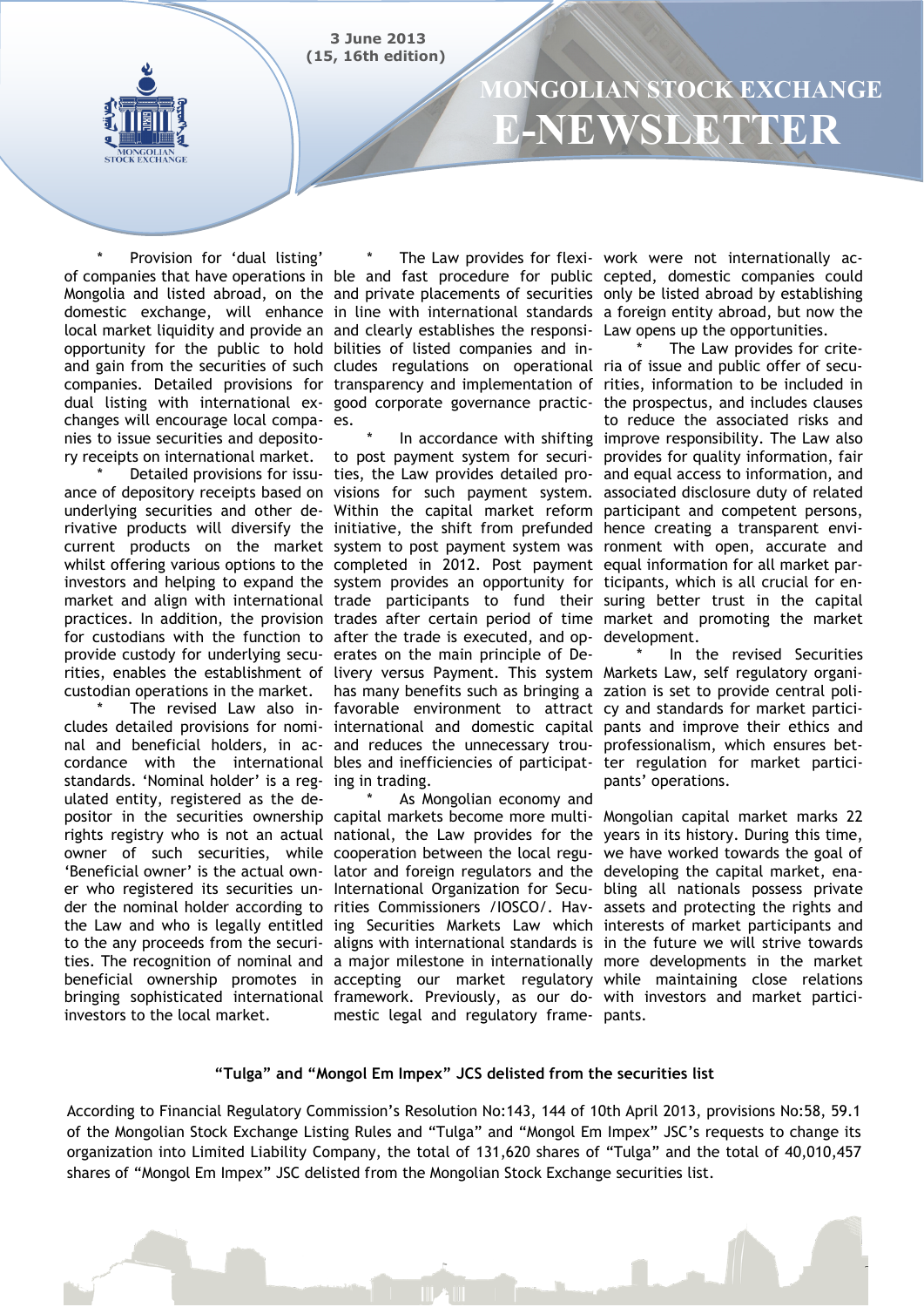

Administrative court of Capital city revoked the FRC's resolution no: 374 of 2012 by its resolution no: 156 of 2013. Hereof, the "Argai best" LLC's license for brokerage and securities dealing activities was reinstated pursuant to the order no: 33 of national inspector on May 27, 2013.

### Joint stock companies declared to distribute dividends

As of 31 May 2013, 25 joint stock companies listed at MSE have submitted their Board of Directors decision to distribute sum of MNT 10,562,078,572 dividends to their 385,348,509 shares.

| #            | Company name               | Code | Symbol     | Sec-<br>$tor*$ | Loca-<br>tion* | Dividend per<br>share /MNT/ | <b>Total number</b><br>of shares | Sum of dividends /<br>MNT/ | Distribution place |
|--------------|----------------------------|------|------------|----------------|----------------|-----------------------------|----------------------------------|----------------------------|--------------------|
| 1            | Gobi                       | 354  | GOV        | B              | UB             | 125                         | 7,801,125                        | 975,140,625                | JSC, SCHCD         |
| 2            | Hermes Center              | 528  | <b>HRM</b> | E              | UB             | 5.09                        | 78,543,001                       | 399,783,875                | <b>SCHCD</b>       |
| 3            | Sharyn Gol                 | 309  | <b>SHG</b> | A              | DA             | 50                          | 10,231,389                       | 511,569,450                | <b>SCHCD</b>       |
| 4            | APU                        | 90   | APU        | B              | UB             | 70                          | 74,287,700                       | 5,200,139,000              | <b>SCHCD</b>       |
| 5            | <b>BDSec</b>               | 522  | <b>BDS</b> | E              | UB             | 60                          | 11,000,000                       | 660,000,000                | <b>SCHCD</b>       |
| 6            | Takhi-Ko                   | 44   | <b>TAH</b> | B              | UB             | 56                          | 1,189,983                        | 66,639,048                 | <b>SCHCD</b>       |
| 7            | Bayanteeg                  | 445  | <b>BTG</b> | A              | UH             | 100                         | 252,608                          | 25,260,800                 | <b>SCHCD</b>       |
| 8            | <b>Ulaanbaatar BUK</b>     | 195  | <b>BUK</b> | D              | UB             | 137                         | 1,128,275                        | 154,573,675                | <b>SCHCD</b>       |
| 9            | Tulga                      | 5    | <b>TLG</b> | E              | UB             | 60                          | 131,620                          | 7,897,200                  | <b>SCHCD</b>       |
| 10           | <b>Teever Darkhan</b>      | 217  | <b>TEE</b> | D              | DA             | 400                         | 163,349                          | 65,339,600                 | <b>SCHCD</b>       |
| 11           | Mongol Alt                 | 68   | <b>ERC</b> | A              | DA             | 150                         | 265,852                          | 39,877,800                 | <b>SCHCD</b>       |
| 12           | Remicon                    | 530  | <b>RMC</b> | B              | UB             | 1.27                        | 78,679,464                       | 100,000,000                | <b>SCHCD</b>       |
| 13           | Makh Impex                 | 208  | <b>MMX</b> | B              | UB             | 80                          | 3,800,721                        | 304,057,680                | <b>JSC</b>         |
| 14           | <b>Bayangol Hotel</b>      | 13   | <b>BNG</b> | E              | UB             | 350                         | 423,065                          | 148,072,750                | SCHCD, JSC         |
| 15           | <b>Genco Tour Bureau</b>   | 521  | <b>JTB</b> | E              | UB             | 1.6                         | 100,000,000                      | 160,000,000                | SCHCD, JSC         |
| 16           | Olloo                      | 527  | OLL        | E              | UB             | 6                           | 9,700,497                        | 58,202,982                 | <b>SCHCD</b>       |
| 17           | Atar-Urguu                 | 17   | <b>ATR</b> | B              | UB             | 500                         | 174,136                          | 87,068,000                 | <b>SCHCD</b>       |
| 18           | <b>Gazar Shuljmel</b>      | 34   | <b>SUL</b> | B              | UB             | 4948.2                      | 65,362                           | 323,424,248                | <b>SCHCD</b>       |
| 19           | Dornod Hudaldaa            | 311  | <b>DES</b> | E              | DO             | 500                         | 73,969                           | 36,984,500                 | <b>SCHCD</b>       |
| 20           | <b>Barilga Corporation</b> | 476  | <b>BRC</b> | D              | UB             | 5000                        | 40,662                           | 203,310,000                | <b>JSC</b>         |
| 21           | Gutal                      | 88   | <b>GTL</b> | B              | UB             | 420                         | 1,618,684                        | 679,847,280                | <b>JSC</b>         |
| 22           | Mogoin Gol                 | 444  | <b>BDL</b> | A              | HU             | 5                           | 829,622                          | 4,148,110                  | <b>SCHCD</b>       |
| 23           | Eermel                     | 191  | <b>EER</b> | B              | UB             | 52.87                       | 3,479,320                        | 183,951,648                | <b>SCHCD</b>       |
| 24           | Material Impex             | 379  | MIE        | E              | UB             | 100                         | 1,368,206                        | 136,820,600                | <b>SCHCD</b>       |
| 25           | <b>Gan Kherlen</b>         | 353  | <b>HZB</b> | E              | DO             | 300                         | 99,899                           | 29,969,700                 | <b>SCHCD</b>       |
| <b>TOTAL</b> |                            |      |            |                |                | 385, 348, 509               | 10,562,078,572                   |                            |                    |

For details please visit MSE website: www.mse.mn

\*LOCATION: UB-Ulaanbaatar, DA-Darkhan, UKh- Uvurkhangai,

DO- Dornod, HE- Khuvsgul

\*SECTOR:

- A Mining, services
- B Industrial,
- C Agricultural, D Construction and transportation, E Trade and